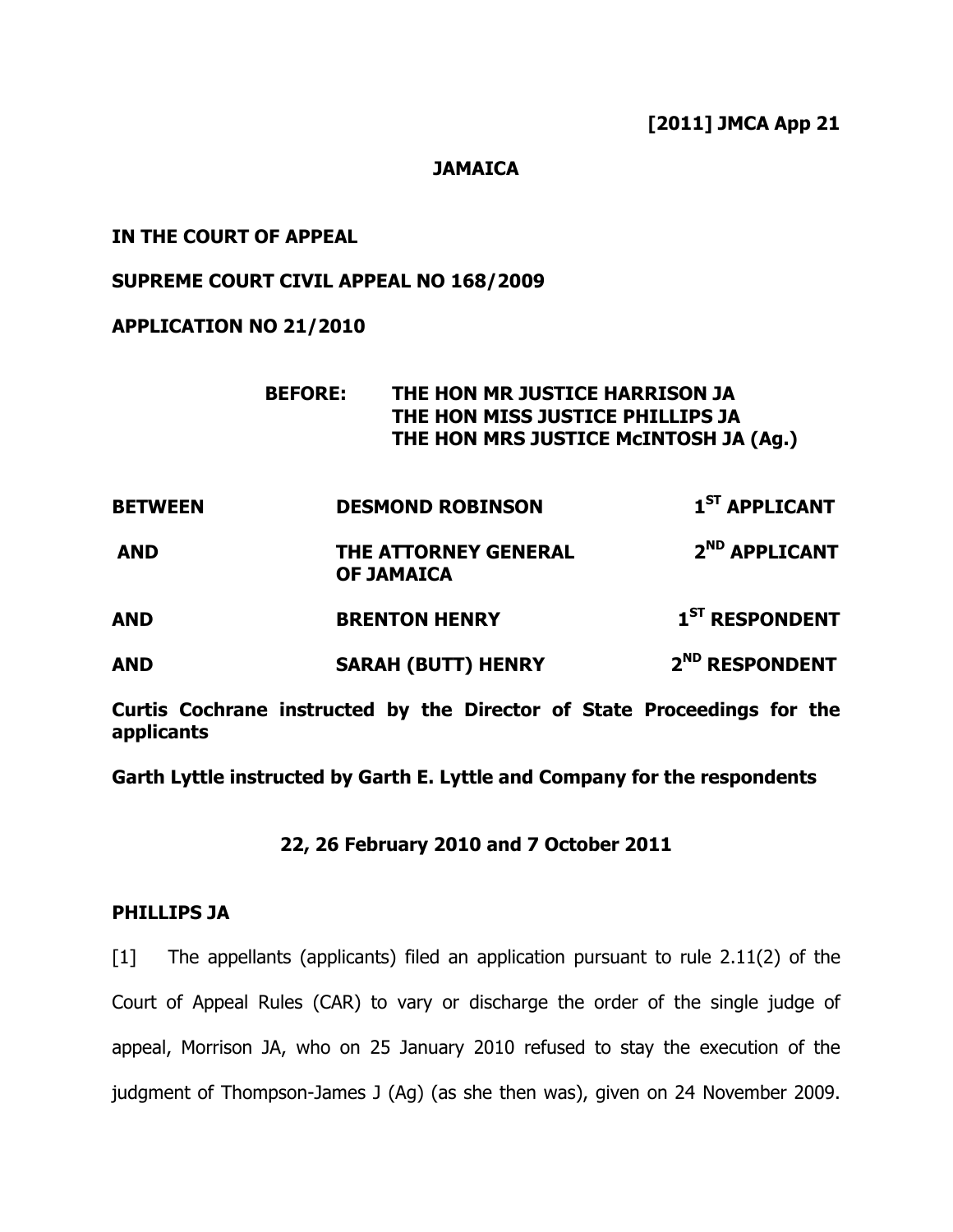Morrison JA in refusing the application stated that, "Rule 2.14 of the CAR makes it clear that an appeal does not operate as a stay of execution and the Affidavit filed in support of this application advances no reason why a stay should be granted."

[2] On a claim by the respondents against the applicants that they had paid all custom duties payable on a damaged BMW 1.8 litre motor car imported into Jamaica from England, duties having been assessed and paid on the basis of their declarations that the vehicle had been extensively damaged and written off by the insurers and that they had purchased it as salvage, Thompson-James J (Ag) gave her judgment. She ordered, inter alia, that no further custom duties than the \$1,188,158.37 assessed were payable; that the respondents were entitled to the return of their motor vehicle; that the applicants were to pay the respondents the sum of \$1,520,000.00 at 6% interest from 31 January 2006 to 24 November 2009 (representing losses suffered and expenses incurred); and that the applicants' counter-claim for the outstanding duties payable, namely \$7,576,491.99 was dismissed. Notice of appeal was duly filed on 24 December 2009.

[3] The applicants challenged the findings of the judge with regard to her rejection of certain evidence on the basis of the witness' competence, that the seizure of the motor car was unlawful, and that section 31G of the Evidence Act was applicable to certain evidence. The grounds of appeal stated, inter alia, that the learned judge had misinterpreted section 31G of the Evidence Act and sections 19(2), 19(8) and 28 of the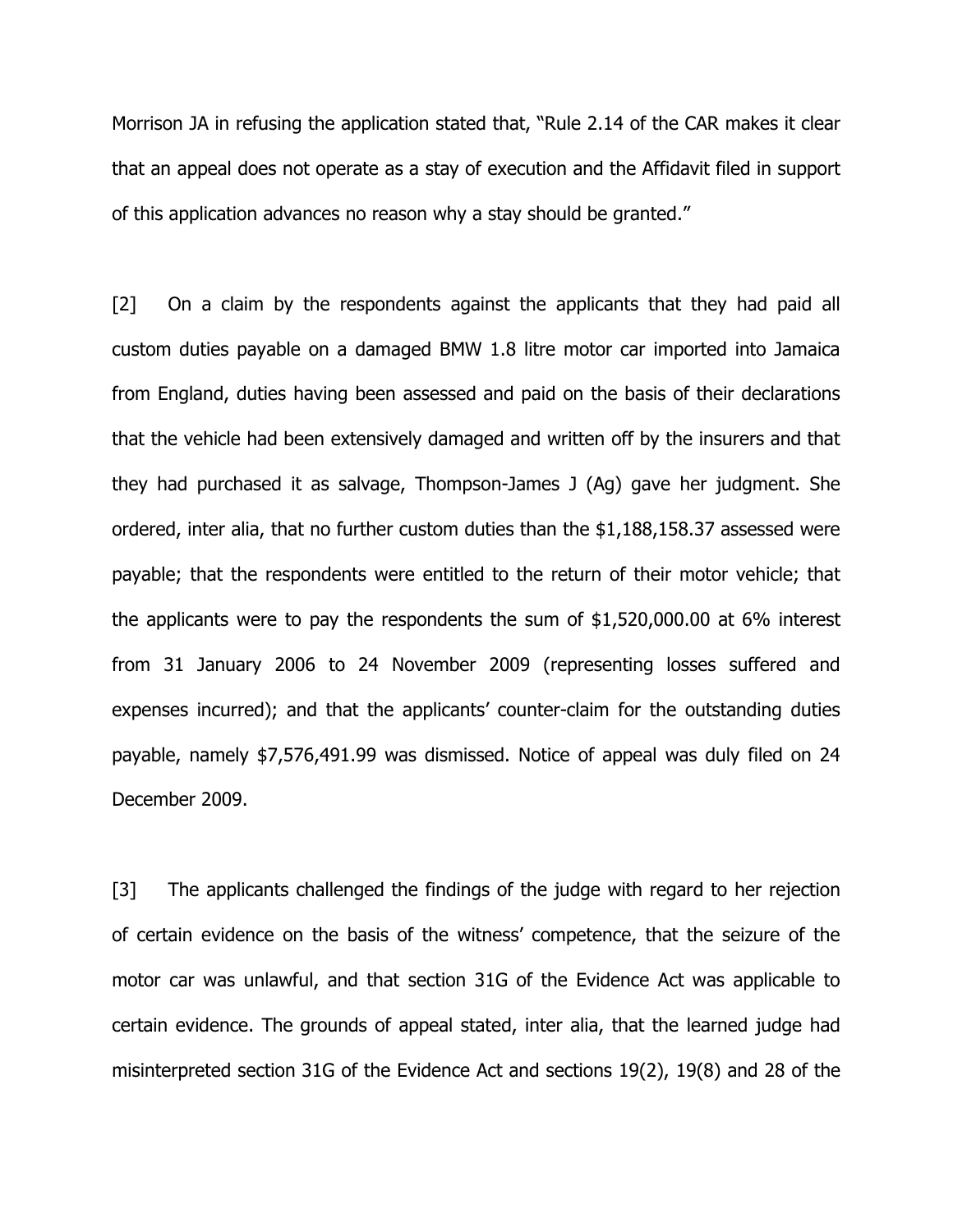Customs Act, misapplied sections 13 and 33 of the Constabulary Force Act and misunderstood certain competing contentions in the case relating to the provenance of the motor car. The applicants asked for the decision of the learned judge to be reversed and for judgment to be entered in their favour.

[4] When the application for the stay of execution came before Morrison JA, the affidavit filed in support of the application comprised five paragraphs which only contained formal information of the fact of the judgment of Thompson-James J (Ag), the fact that she had granted a stay of execution of the judgment for a period of six weeks which was about to expire, that the notice of appeal had been duly filed and served, which was attached, and prayed that the single judge would grant the order in terms of the application. It was therefore not surprising that Morrison JA refused the application indicating that the filing of the notice of appeal did not operate as a stay of execution of the judgment, as the fact and contents of the notice, in essence, were all that had been submitted for the exercise of his discretion.

[5] When the application came before the court, further information had been supplied, namely the affidavit of Curtis Daniel Cochrane, one of the attorneys-at-law with conduct of the trial in the claim in the court below, sworn to on 1 February 2010 with exhibits, and an affidavit of Garth Lyttle, attorney-at-law representing the respondents, in opposition to the affidavit sworn to on 1 February 2010 with exhibits. After hearing submissions, we made an order discharging the order of Morrison JA and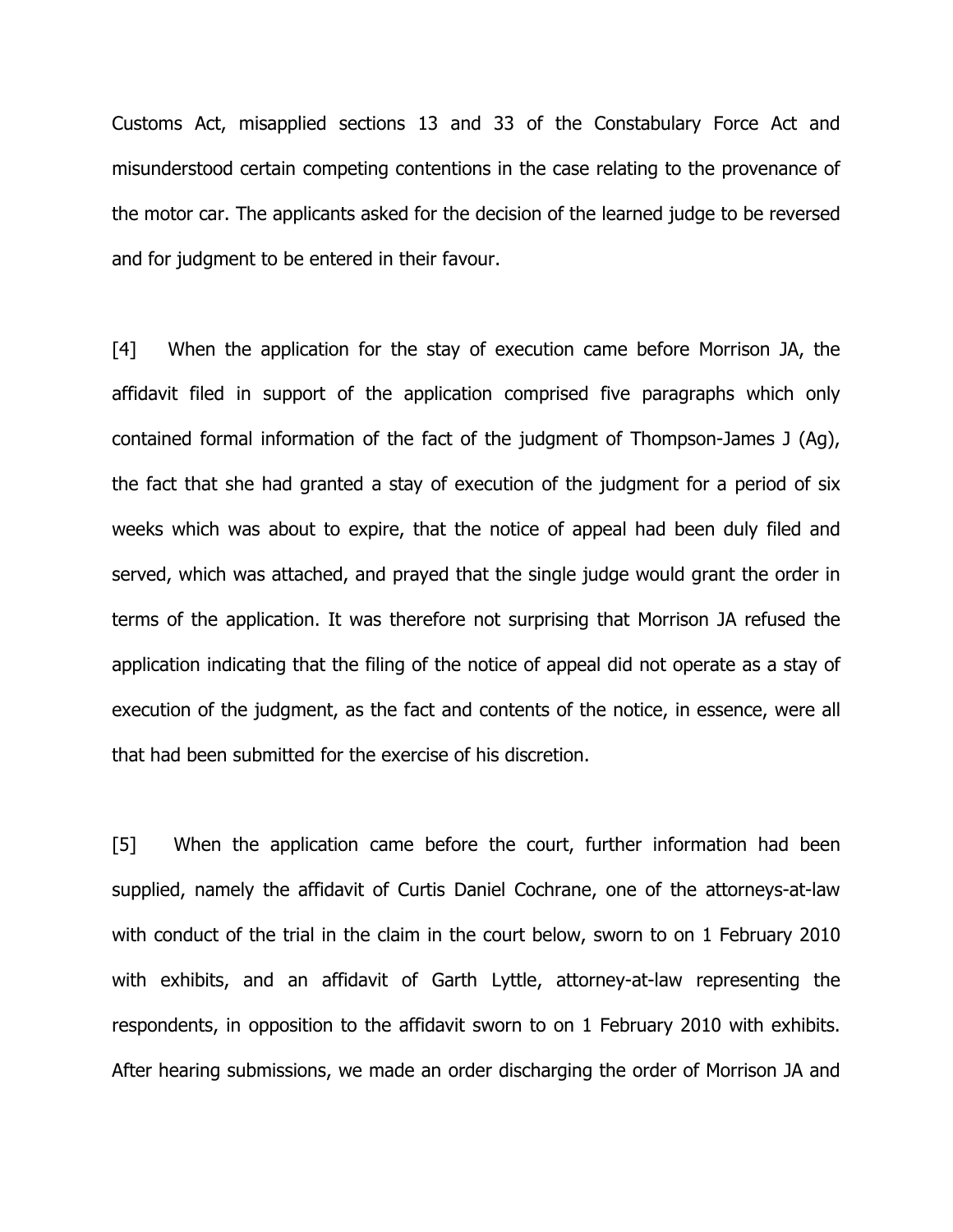staying the execution of the judgment of Thompson J (Ag) until the hearing of the appeal or until further order of the court. Costs of the application were ordered to be costs in the appeal. We recommended that the appeal be heard in the Easter term of 2010 and we promised to put our reasons in writing at a later date. This is the fulfillment of that promise and we sincerely apologize for the delay in delivering the same. We understand that the appeal has not yet been heard, but is now scheduled to be heard in the Michaelmas term of 2011.

[6] The affidavit in support of the application set out the following:

As to the applicants' case, that:

- (i) The motor vehicle (BMW) was owned by Black Horse Limited of the United Kingdom.
- (ii) The  $1<sup>st</sup>$  respondent had the car on a hire purchase agreement with Black Horse Limited with a repayment schedule of over 48 months.
- (iii) The  $1<sup>st</sup>$  respondent was still paying for the motor vehicle and had not missed a payment.
- (iv) The  $1<sup>st</sup>$  respondent did not get permission to remove the motor vehicle from the United Kingdom.
- (v) Black Horse Limited still possessed "the financial title" to the BMW.
- (vi) The BMW was off-loaded from the ship, the "Pilgrim".
- (vii) The motor car was in good condition and had been driven from the ship to the holding area.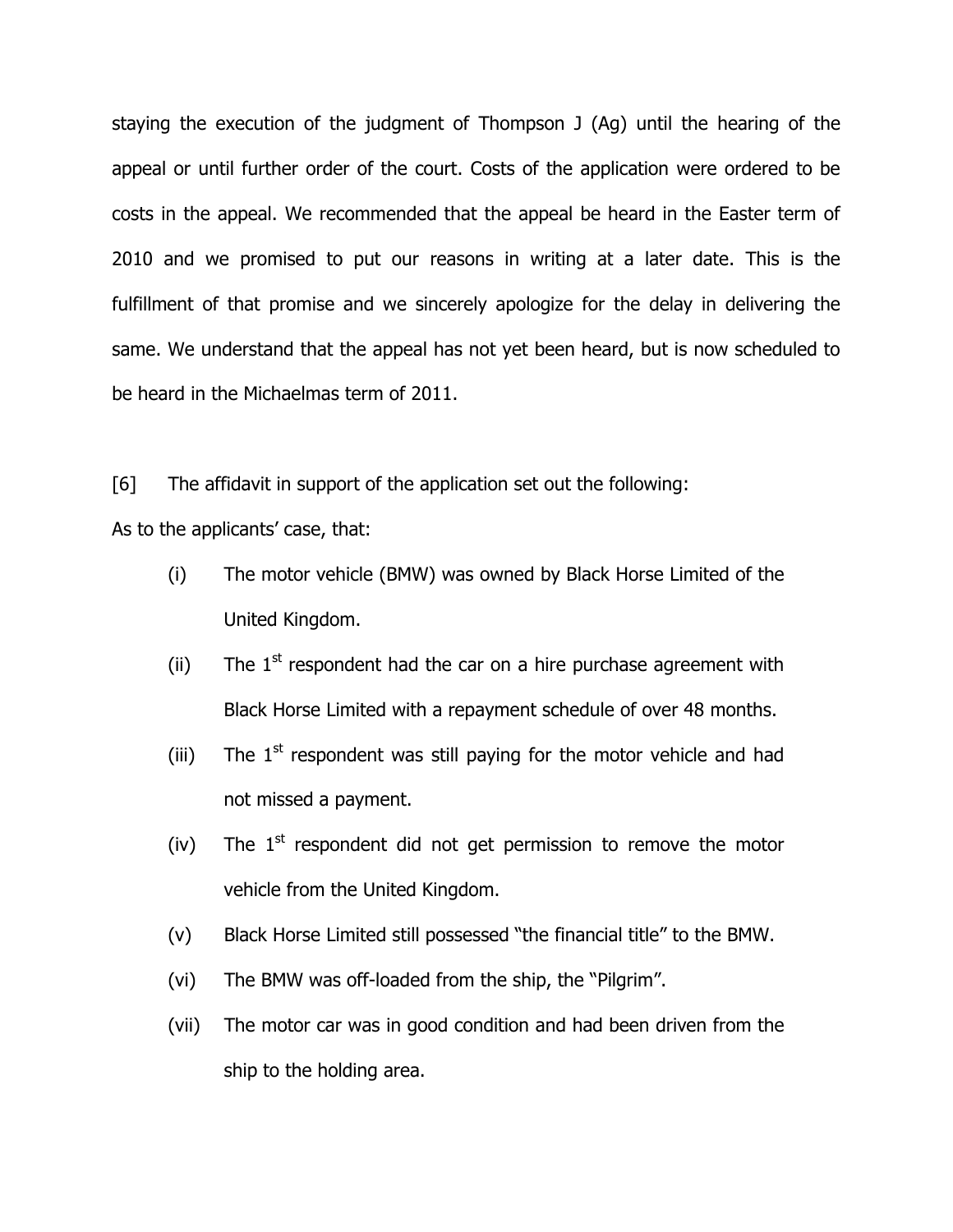As to the respondents' case, that:

- (i) The  $1<sup>st</sup>$  respondent was not familiar with Black Horse Limited.
- (ii) The  $1<sup>st</sup>$  respondent did not recall the exact agreement with Black Horse Limited.
- (iii) The  $1<sup>st</sup>$  respondent did not recall the monthly payments but when the motor car was exported to Jamaica the monthly payments had been completed.
- (iv) The  $1<sup>st</sup>$  respondent had advised Black Horse Limited of the exportation of the motor car to Jamaica.
- (v) The car could not be driven from the wharf.
- (vi) The car was involved in an accident and had been extensively damaged, so the  $1<sup>st</sup>$  respondent had purchased the salvage and brought the same to Jamaica.
- (vii) The  $1<sup>st</sup>$  respondent had transferred the vehicle from the wharf by wrecker as it could not be driven and it was taken to a garage in Highgate, in the parish of St Mary where the vehicle had been repaired.

As to the findings of the learned judge, that:

(i) The vehicle may not have arrived in the island as salvage, as the  $1<sup>st</sup>$ respondent claimed, but it was not a new car that had been imported.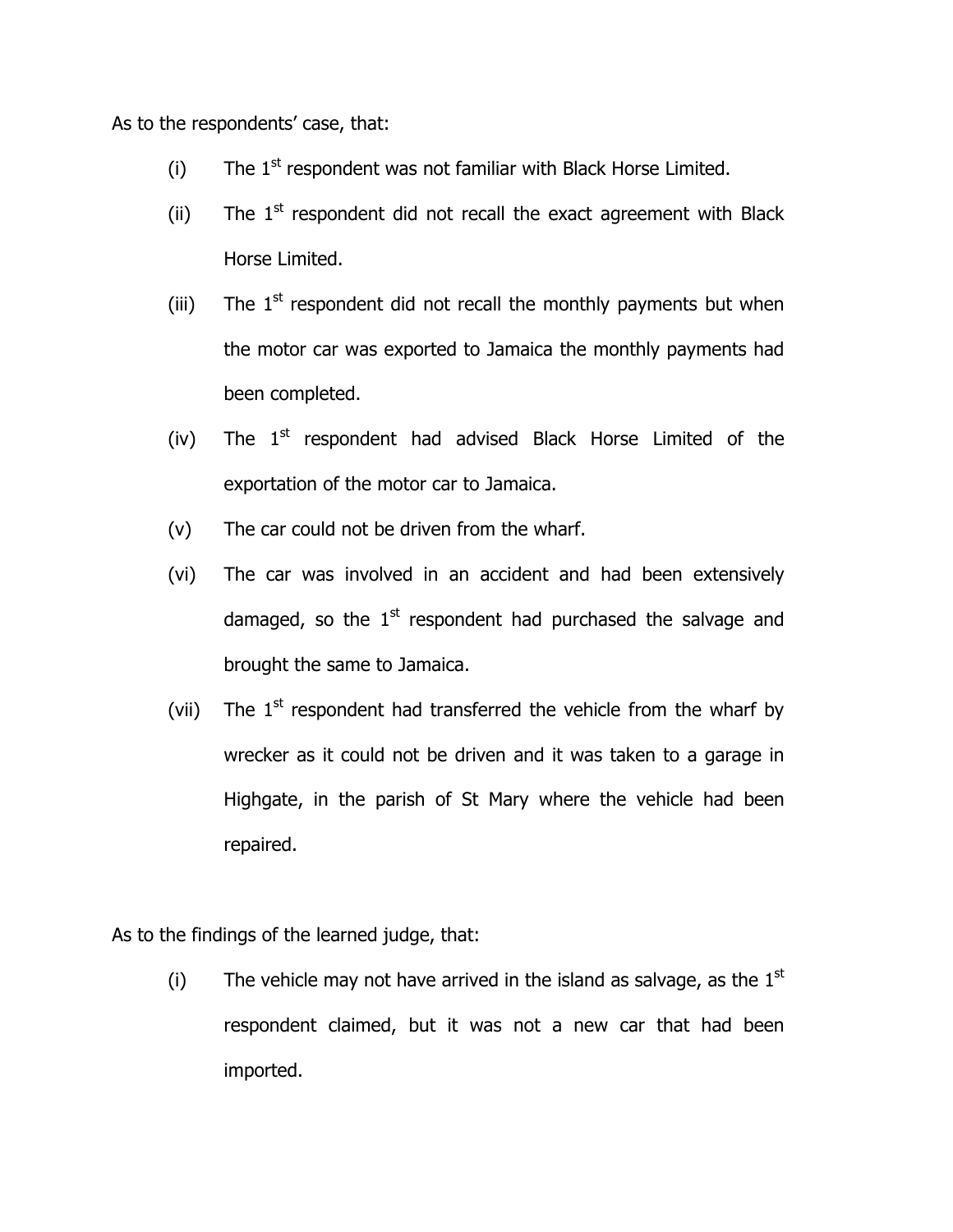- (ii) The evidence of Miss Sidonie Foster (who worked at Kingston Wharves Ltd and had inspected the vehicle) was to be preferred in that regard to that of the  $1<sup>st</sup>$  respondent, in that the vehicle was not new but used, although in good condition.
- (iii) The evidence of Mr Naylor (who had been employed to Black Horse Limited as an Area Fraud Manager) could not be relied on as it did not satisfy the conditions specified in section 31G of the Evidence Act.
- (iv) A computer printout was never supplied to the court.
- (v) The evidence of Mr Dalton-Brown (who had inspected the vehicle at the request of the police) in respect of a diagnosis report which he had prepared, similarly did not satisfy the conditions of the Evidence Act. Additionally, he did not have the necessary expertise to determine whether the vehicle registration document had been tampered with and thus was a fraudulent document.

[7] The applicants' attorney deposed that the learned judge had misinterpreted and misapplied section 31G of the Evidence Act, as the applicants had not attempted to put a computer-generated document into evidence through the witness Mr Naylor. There were serious challenges to the facts as found by the learned judge and the law applied thereto, and without a stay of execution of the judgment, the State could lose the revenue due to it, and the financial interest of Black Horse Limited in the motor vehicle could be jeopardized. Mr Cochrane further deposed that the officers of the Financial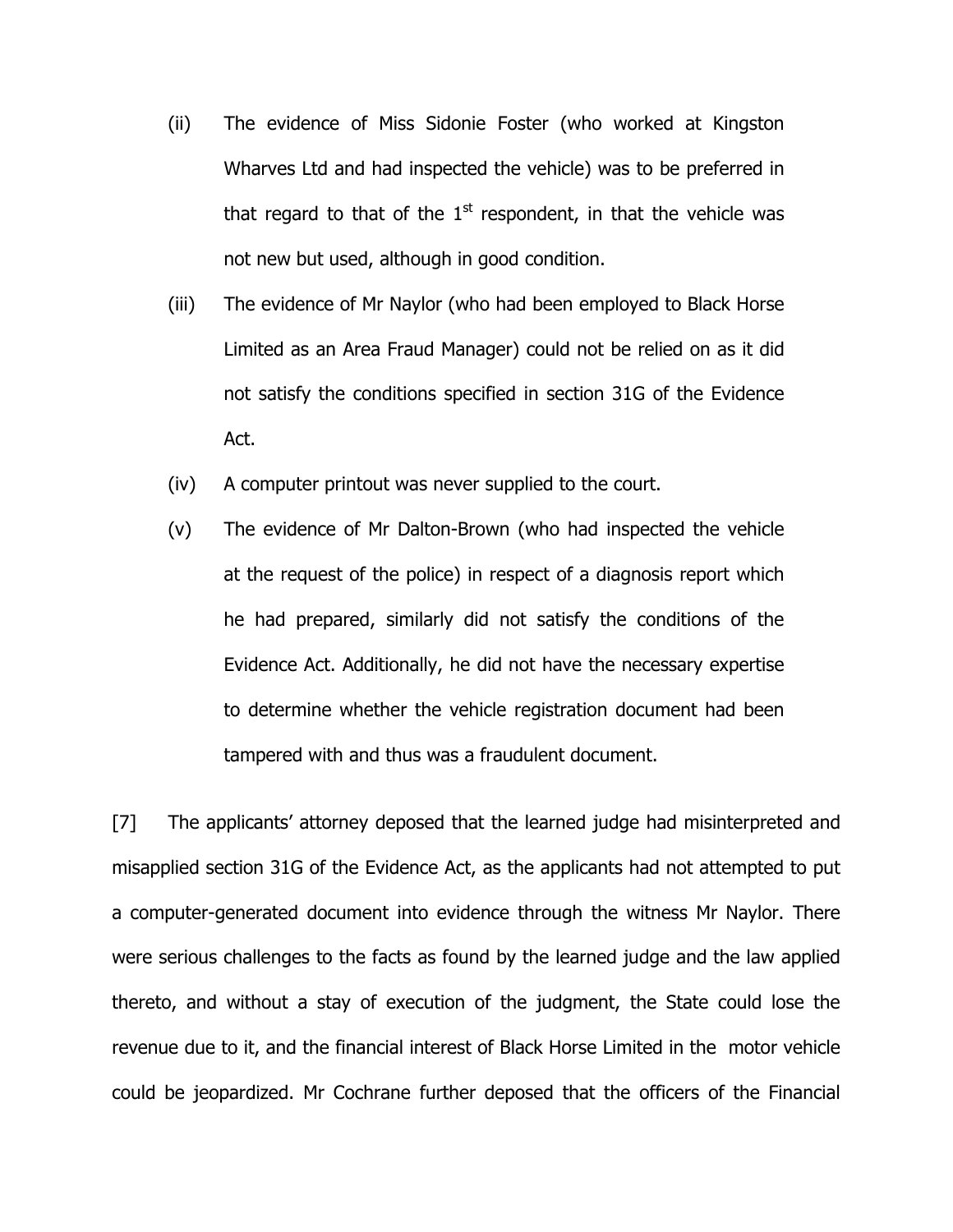Investigation Division had reasonable and probable cause to seize the motor vehicle and prayed for the stay to be granted pending the appeal.

[8] Mr Lyttle, in his affidavit in response, made specific mention of certain findings of the learned judge in his client's favour, namely: that at the time of seizure of the motor vehicle, it was in the immediate possession of the  $1<sup>st</sup>$  respondent and not Black Horse Limited; that the vehicle was a used vehicle which was supported by the witness for the appellant, Miss Foster and was consistent with the  $1<sup>st</sup>$  respondent's contention; that the references to evidence obtained from the computer by Mr Naylor related to information put into the computer by someone else and was therefore not helpful; and that the denial by Mr Dalton-Brown in evidence that the engine of the motor vehicle must be important with regard to the CC rating of the vehicle and the assessment of the duty imposed thereon was not credible. It was therefore the contention of the attorney on affidavit, that as the witnesses for the applicants had all been discredited, and the learned judge having found that they lacked the skill and competence to give the quality evidence that was necessary to negative the case put forward by the respondents, then the applicants could not justify the seizure and continued detention of the respondents' motor vehicle. In those circumstances, it was stated, the respondents would suffer irreparable harm if the motor vehicle was not returned to their custody. Additionally, interest continued to accrue on the judgment debt, increased expenses were being incurred in respect of renting a car of equal size and comfort, and parts required to make the vehicle roadworthy were also increasing in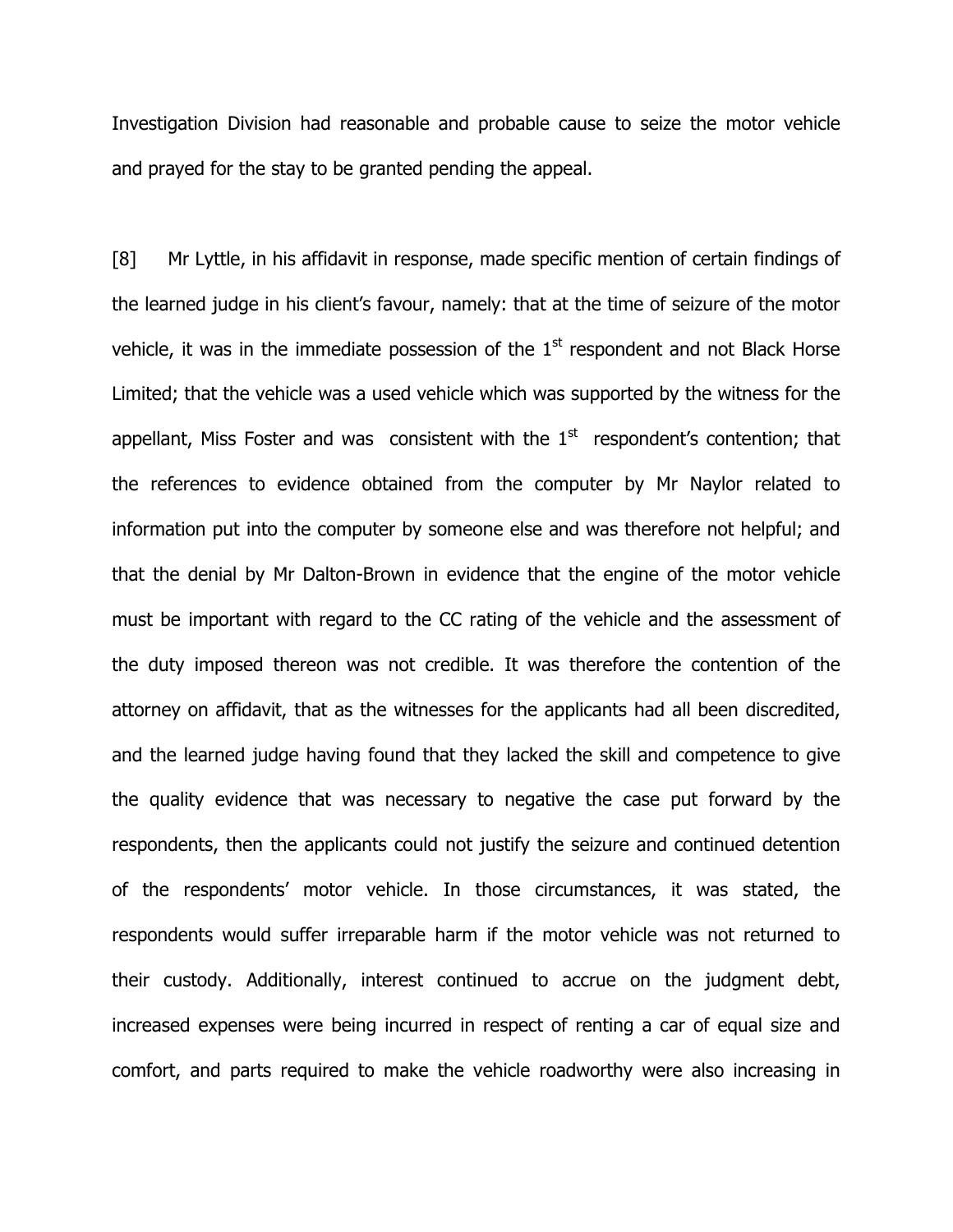cost. As a consequence of all of the above, Mr Lyttle asked that the application be dismissed.

[9] The main relevant findings of the judge have been referred to in the affidavit evidence set out previously. She also found that the BMW motor vehicle was available and if the court found that the applicants were entitled to the same it could be returned to them, which she noted had not be challenged. She found that the vehicle had been seized when the  $1<sup>st</sup>$  respondent had attended on the Revenue Department to have it licensed and that the respondents had made demand for its return but the applicants had not complied. She found that the respondents had hired a motor vehicle from one Richard Simpson subsequent to the seizure of the BMW. Having rejected the evidence of the witnesses, Mr Naylor and Mr Dalton-Brown, she decided that she could not find that the customs officer was wrong in imposing the duty that was imposed. She found that the evidence of Mr Robinson, the Regional Director of Special Investigations at the Financial Investigation Division of the Ministry of Finance amounted only to a suspicion of fraud which was not sufficient for a finding of fraud by her. She concluded by indicating that although there were inconsistencies and discrepancies in the respondents' case, she did not find that they affected the finding of the unlawful seizure of the motor vehicle.

[10] The learned judge set out what in her view was the applicable law. She explained the meaning of detinue and conversion. She set out excerpts of section 2 and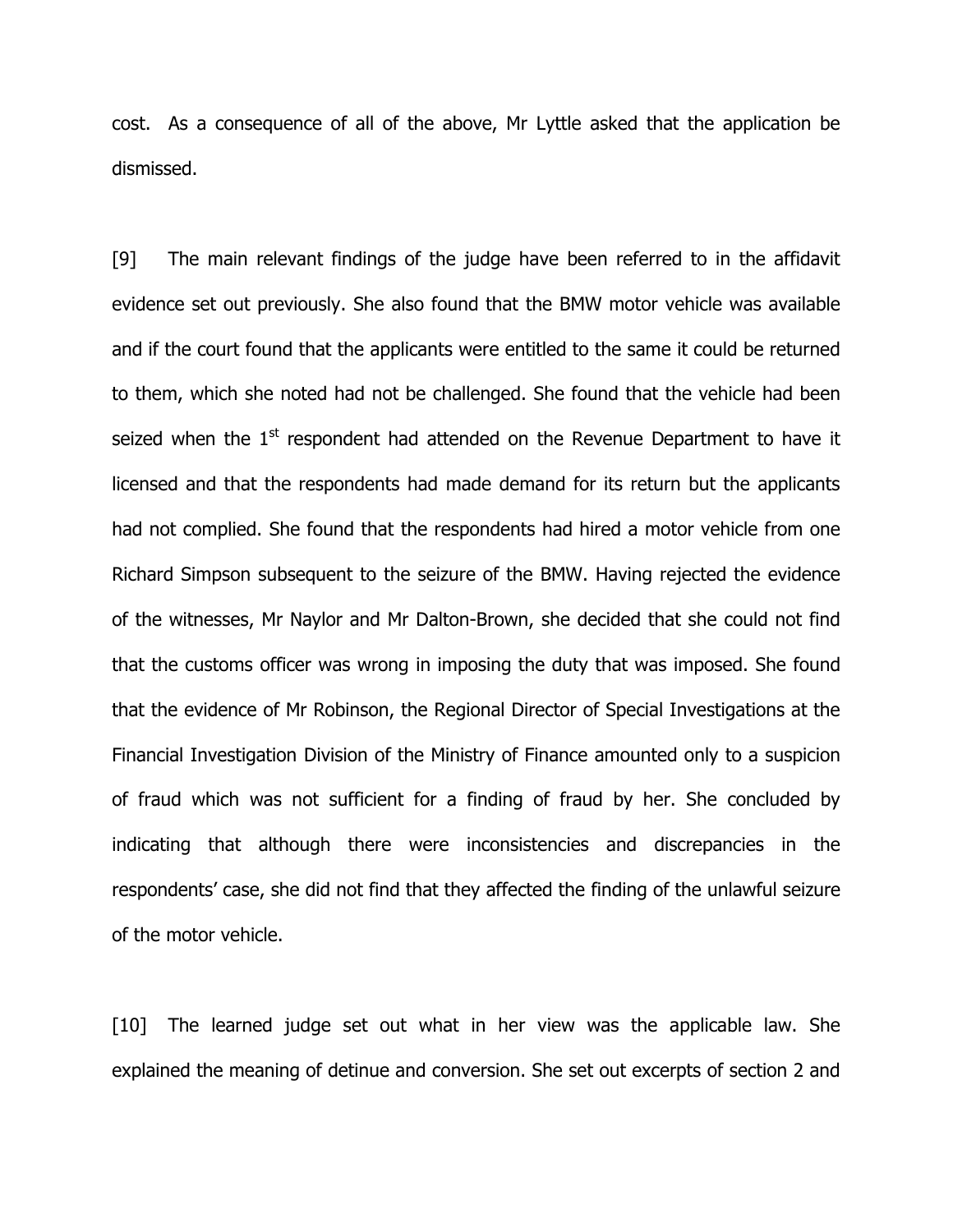sections 3, 15(1) and 210(1) of the Customs Act, sections 13 and 33 of the Constabulary Force Act and section 31G of the Evidence Act. She made it clear that the claim for conversion must fail as the vehicle is available for return to the respondents. She stated that the officers of the Revenue Protection Division were clothed with the same powers as the officers of the Jamaica Constabulary Force and if in the exercise and performance of their duties they act maliciously and without reasonable and probable cause, the respondents would be entitled to judgment. The duty claimed by the applicants was three times the amount paid, due to the applicants' belief that the vehicle registration documents had been tampered with presenting an incorrect CC rating and were therefore fraudulent. As indicated, however, the learned judge did not accept that evidence and stated in her reasons for judgment, "It is not sufficient to cry fraud. It must be specifically pleaded and proven." She found the seizure to have been carried out on mere suspicion on the part of Mr Robinson, found no basis for the seizure of the motor vehicle, and on a balance of probabilities found the seizure of the motor vehicle to be unlawful and that no more customs duties were payable. Sums, however, were ordered to be paid for loss of use of the vehicle over a specified period. The claims for repair and for travel expenses as special damages were not proved and so were disallowed. The vehicle was ordered to be returned to the respondents.

### **Submissions**

[11] Counsel for the applicants stated in his written submissions that he agreed with the position taken by the learned single judge of appeal and the reasons advanced by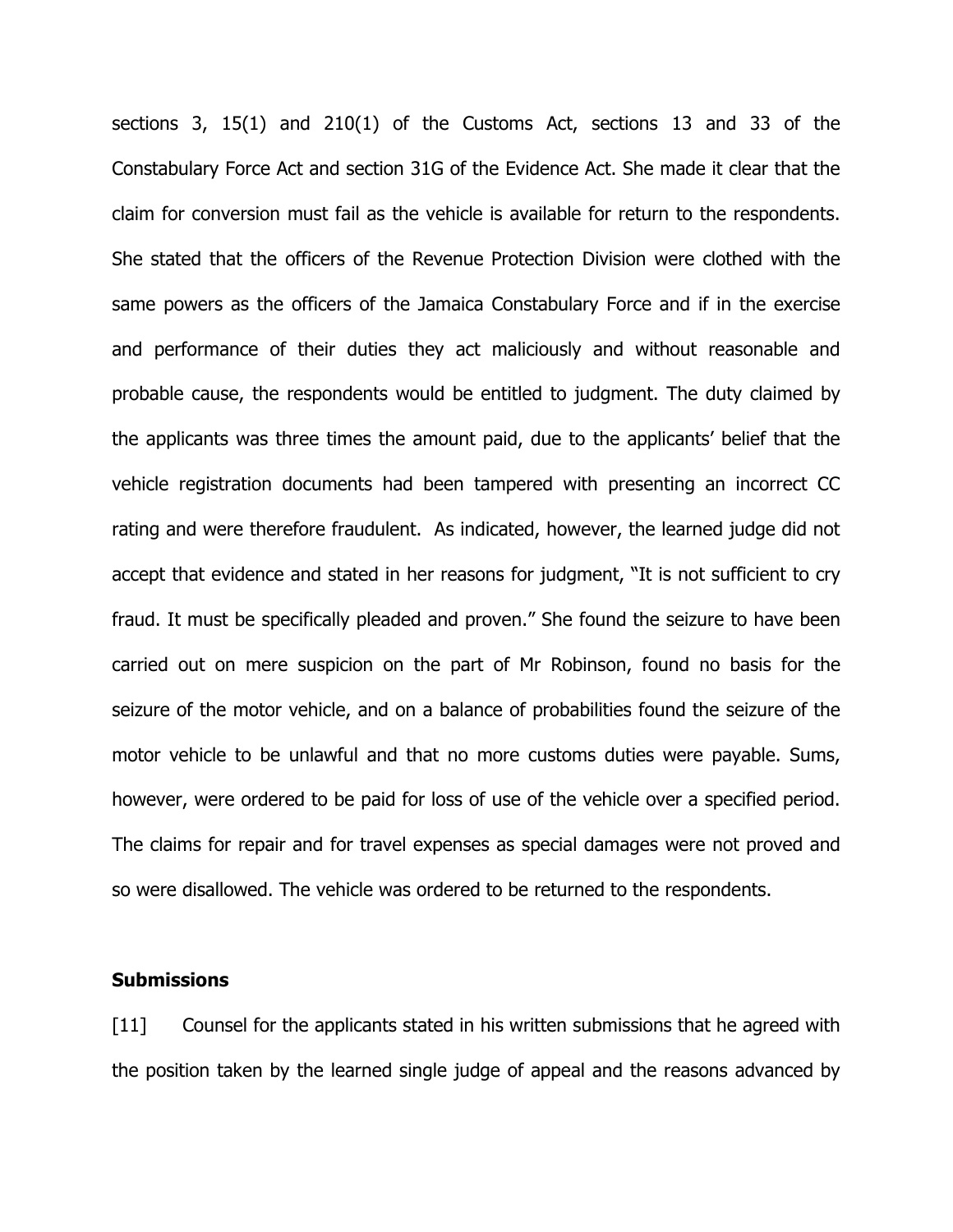him, but entreated the court pursuant to the interests of justice and the overriding objective to consider the additional evidence which had been placed before the court. Counsel indicated that he was relying on the Civil Procedure Rules 2002 (CPR), the CAR and the common law. Counsel specifically referred to particular evidence, which he submitted was contradictory with regard to the condition of the motor vehicle, namely that it had sustained damage to the roof, body and bonnet, that the car was partially stripped down and purchased as salvage; then there was evidence that there was severe damage to the salvage although there was no "wheel body damage", but there was dirt all over the body; and then there was evidence that there were extensive repairs done to the body. Counsel argued that the learned judge could not accept the evidence of Miss Foster, which included a statement that the car was driven off the ship, that it was a used vehicle but in good condition, and yet accept the respondents' internally conflicting evidence, as stated above, that it was salvage and had to be moved by a wrecker. Counsel submitted that the contradictions were many and no reasonable tribunal should have arrived at the conclusions that the learned judge did.

[12] Counsel referred to and relied on Part 1 of the CPR and rules 1.7 and 2.11(2) of the CAR. He submitted that the rules have not sought to fetter the discretion of the court and the discretion ought to be exercised in their favour. He referred to the general principles applicable in the exercise of the discretion to grant or refuse a stay of execution of a judgment pending appeal, laid out with clarity in the Halsbury's Laws of England,  $4^{\text{th}}$  edn, volume 17 at para 455. He relied also on **Wilson v Church** (No.2)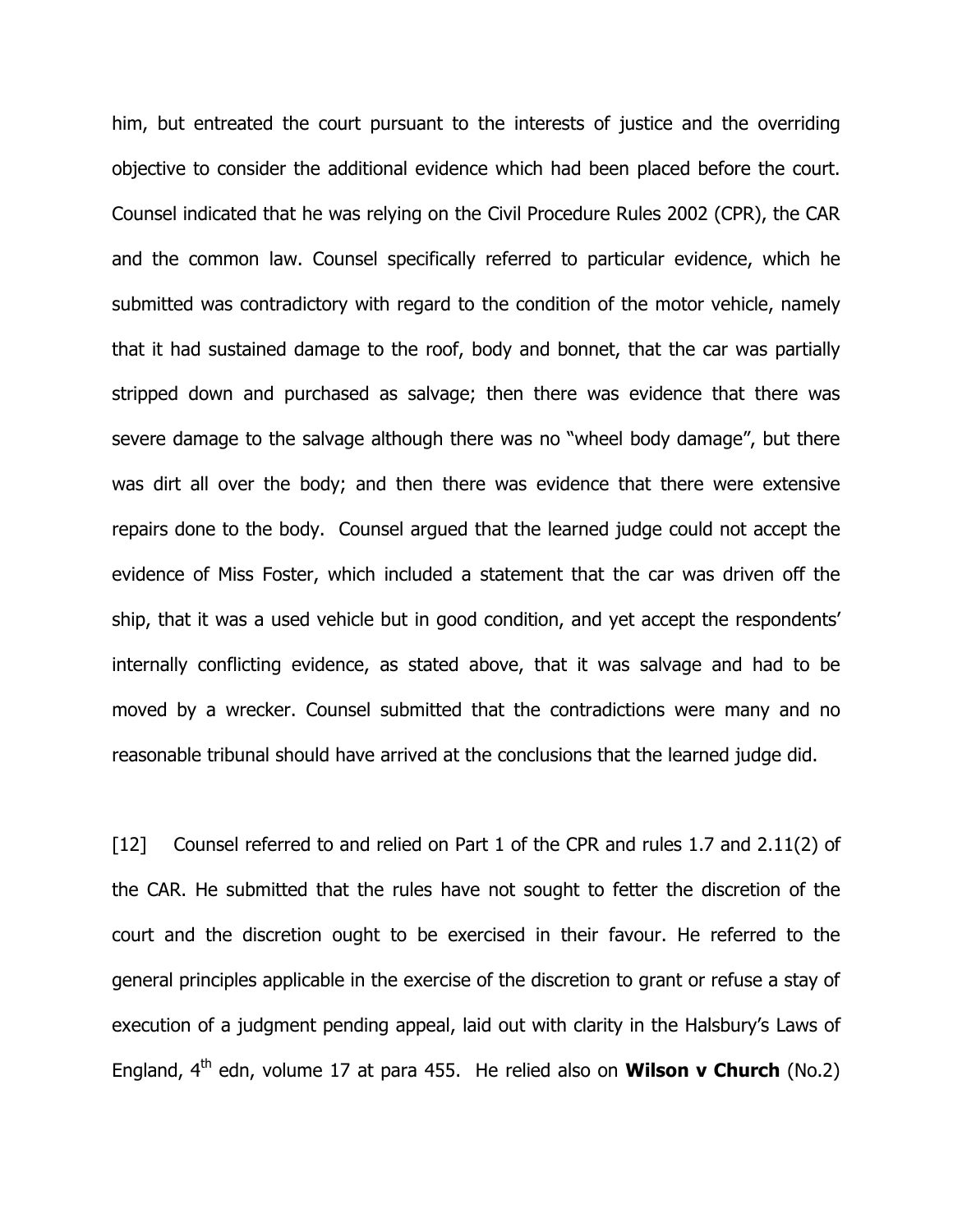(1879) 12 ChD 454, Linotype-Hell Finance Limited v Baker [1992] 4 All ER 887, Winchester Cigarette Machinery Ltd v Payne and Another (No 2) Times Law Reports, 15 December 1993 and Flowers, Foliage and Plants of Jamaica Limited and Jennifer Wright and Douglas Wright v Jamaica Citizens Bank Limited (1997) 34 JLR 447, and submitted that the State would lose its revenue, the third party its interest in the vehicle and, on the basis of the evidence disclosed and on any analysis of the reasons for judgment, "it would be a travesty of justice" not to grant the order as prayed.

[13] On the other hand, counsel for the respondents argued that there was no chance whatsoever of success on appeal as the appeal had no merit. The court had rejected the evidence of the applicants' witnesses and their case depended on the actions and credibility of those witnesses.

### The disposal of the application

[14] Rule 2.11 of the CAR permits a single judge of this court to order a stay of execution of a judgment pending the hearing of an appeal or until further order. The power of the court to grant or refuse the stay is discretionary. Under rule 2.11(2), any order made by a single judge may be varied or discharged by the court. This latter rule does not appear to be circumscribed in any way, which is why we allowed the further filing of affidavits subsequent to the ruling of the single judge of appeal. However, we would not recommend that such an approach be adopted generally, as the court may in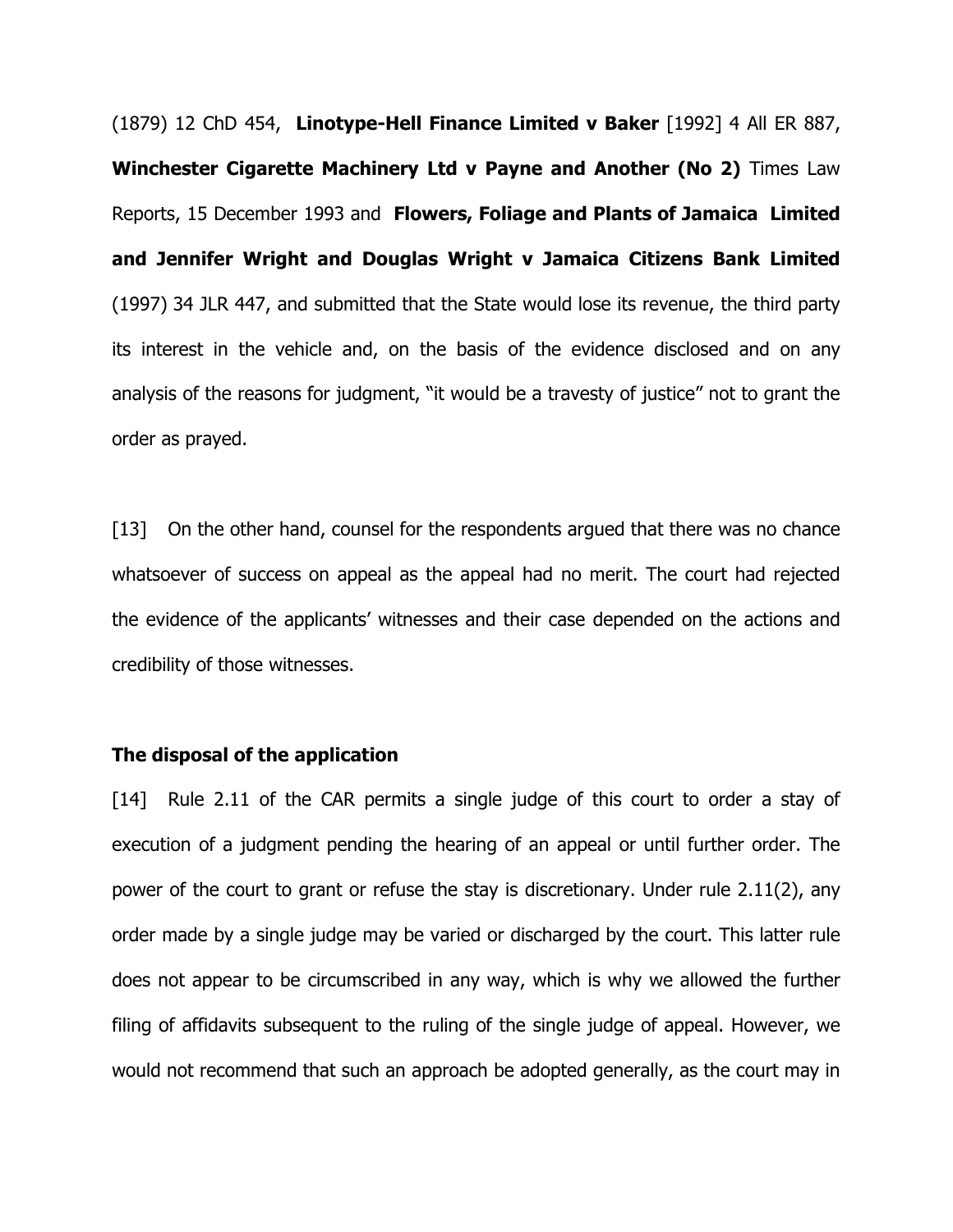its discretion refuse to consider new material which could have been placed before the single judge of appeal. In this case, no material whatsoever was placed before him and so we decided in the interests of justice to proceed as we have done, but it is not to be taken as a precedent to be followed.

 $[15]$  In Linotype-Hell Finance Limited v Baker (supra), a case often relied on in these courts with approval, Lord Staughton had laid down two limbs as the threshold for a stay to be granted, namely that the applicant must show that he has some prospect of success on appeal and that without a stay he would be ruined.

[16] We must indicate at the outset that we considered ourselves seriously hampered by the fact that we had not seen the notes of evidence in the case, as only the judge's notes were made available to the court. Also, we have not seen any of the exhibits which were referred to in the judge's reasons for judgment and, particularly, would have wished to have had sight of exhibits 13 and 4, which were the motor vehicle registration documents in the United Kingdom and the hire purchase agreement between the respondents and Black Horse Limited respectively. We are also mindful of the fact that we ought not to, at this stage, give our view on the merits of the case, as the matter is on appeal, when all the issues in controversy will be decided. There does, however, appear to be some inconsistency in the findings of the learned judge, particularly with regard to the condition of the motor vehicle when it arrived into the country and left the wharf, which would affect the applicable duties payable thereon.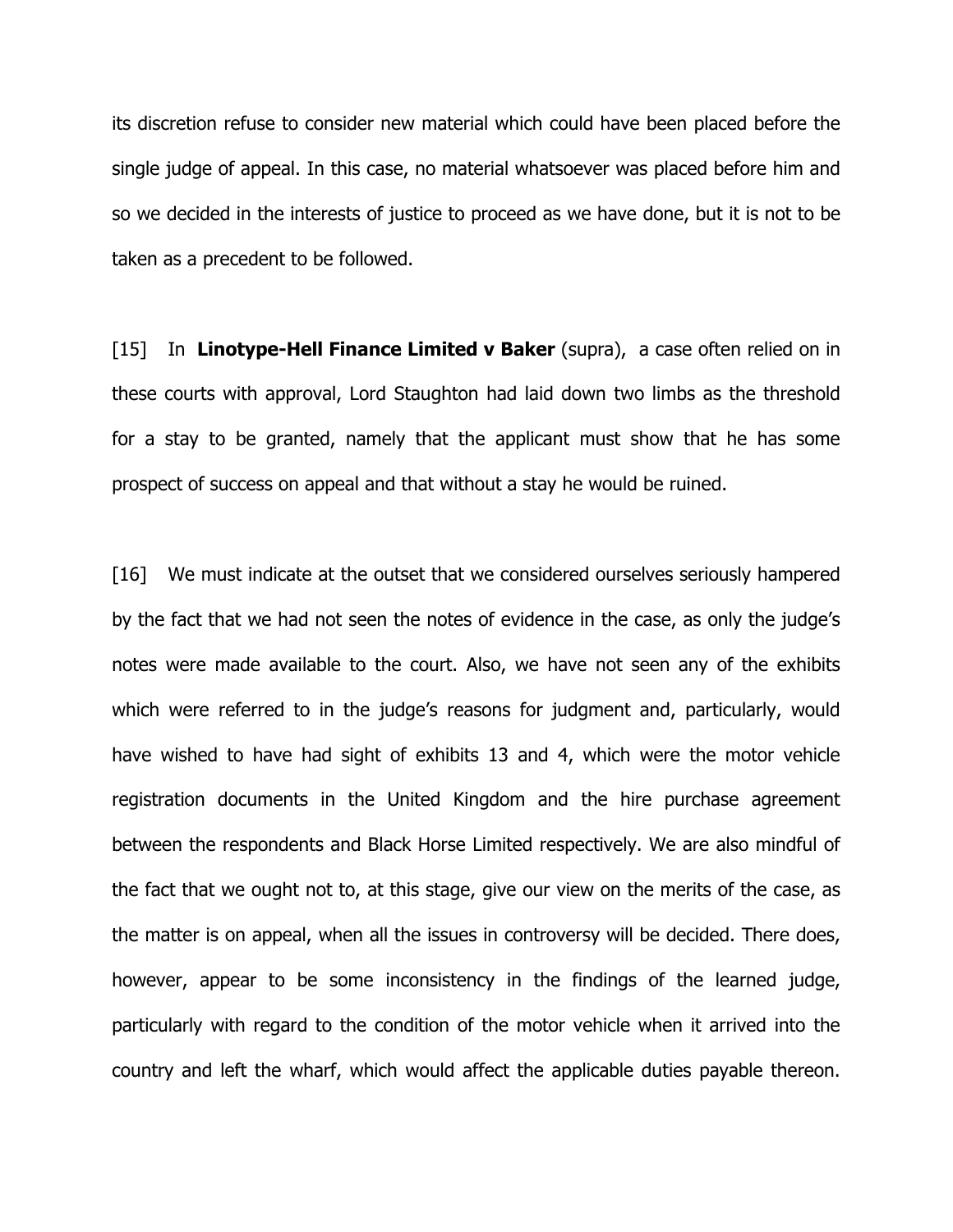There is also the question of the scope of the onus on the officers pursuant to the Customs Act and the Constabulary Force Act. We have also taken note of the fact that the learned judge rejected the evidence tendered on behalf of the applicants, save and except Miss Foster. She did so, mainly, we presume, on the basis of what may have been inadmissible documentary hearsay, that is, computer-generated evidence, which was not submitted to the court. But there seems to have been no finding in relation to other evidence adduced which may have been capable of being lawfully given by those persons, and no findings with regard to their credibility or otherwise.

[17] We accept that some of the findings made by the learned judge may be difficult to overturn on appeal, but we cannot say by way of a perusal of all the information before us that the appeal is wholly unmeritorious and unlikely to succeed. There does appear to be some prospect of success, in keeping with the criteria as mentioned above, laid down in Linotype-Hell Finance Limited v Baker. With regard to the second limb set out therein, although we are mindful that payment of the sums might not lead to 'ruin' in respect of an agency of the Government of Jamaica, and that the affidavit evidence of the applicants does not say that the respondents are impecunious, and that therefore any sums paid may be irrecoverable, we do recognize that persons who only reside in the jurisdiction for four months out of every year, are readily able to dispose of the motor vehicle, and could be difficult to locate and therefore to execute judgment on and to collect taxes from them. So, one must keep in mind the principle stated clearly in the dictum of Cotton LJ in **Wilson v Church**, that is, that when a party